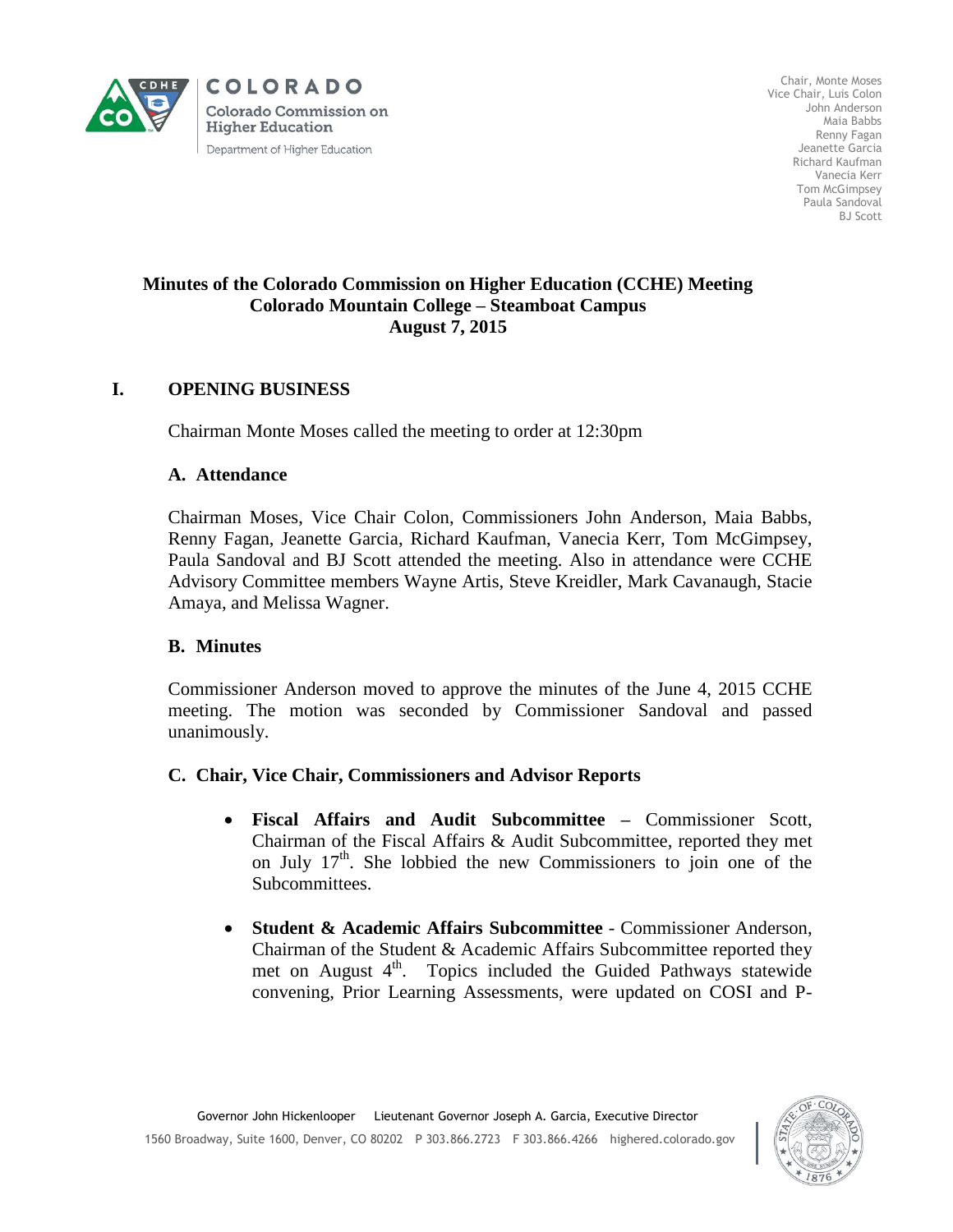Tech Legislation, and the new. Admissions tool. He also lobbied the new Commissioners to join the Subcommittees.

 IHE Advisor Mark Cavanaugh reported on the work he is doing with Denver Leadership around college access and success.

## **D. Executive Director Report**

Lt. Governor Joe Garcia, Executive Director, reported that Hank Brown received the Merrill Award from the American Council of Trustees and Alumni.

Personnel Updates – Chief Academic and Student Affairs Officer, Dr. Rhonda Eppers has accepted a temporary six-month assignment as interim provost at Community College of Denver. She will remain at CDHE employee, and share her time 80% at CCD and 20% at CDHE.

WIG 1: Halve the Gap by 2025 – The second outreach meeting will be held on September  $11^{\text{th}}$ .

Division Updates:

- $\circ$  Study Colorado Study Colorado is currently hosting a group of twelve international higher education professionals from 6 countries.
- o DPOS has summarily suspended two schools for noncompliance; one massage school and one beauty school.
- o DPOS In December, the Colorado AG office filed a complaint against College America. A hearing was held in April and on July 16 the judge denied the AG's motion. DPOS was not directly involved in this case, although the issues with College America will require continued monitoring of the school.
- o Academic & Student Affairs The Department was awarded a Technical Assistance grant from Lumina to conduct a Student Success "Practices & Technology" inventory last spring. The report is being finalized, and will be available this fall. There was 100% participation from Colorado institutions. The Department was also awarded a second Technical Assistance grant to host a "Guided Pathways Statewide Convening" this fall. The Department plans to feature Colorado institutions that are leading the way, as well as national speakers on Guided Pathways to Student Success. There is a tentative date of Nov 20 for the convening.

### **II. Consent Items**

- **A. Proposal to Offer Supplemental Academic Instruction at University of Northern Colorado** – Dr. Ian Macgillivray
- **B. Recommend Approval of Associate of Arts in Elementary Education and Associate of Arts in Early Childhood Education Degrees with Designation at Colorado Community College System, Aims Community College and Colorado Mountain College** – Dr. Ian Macgillivray